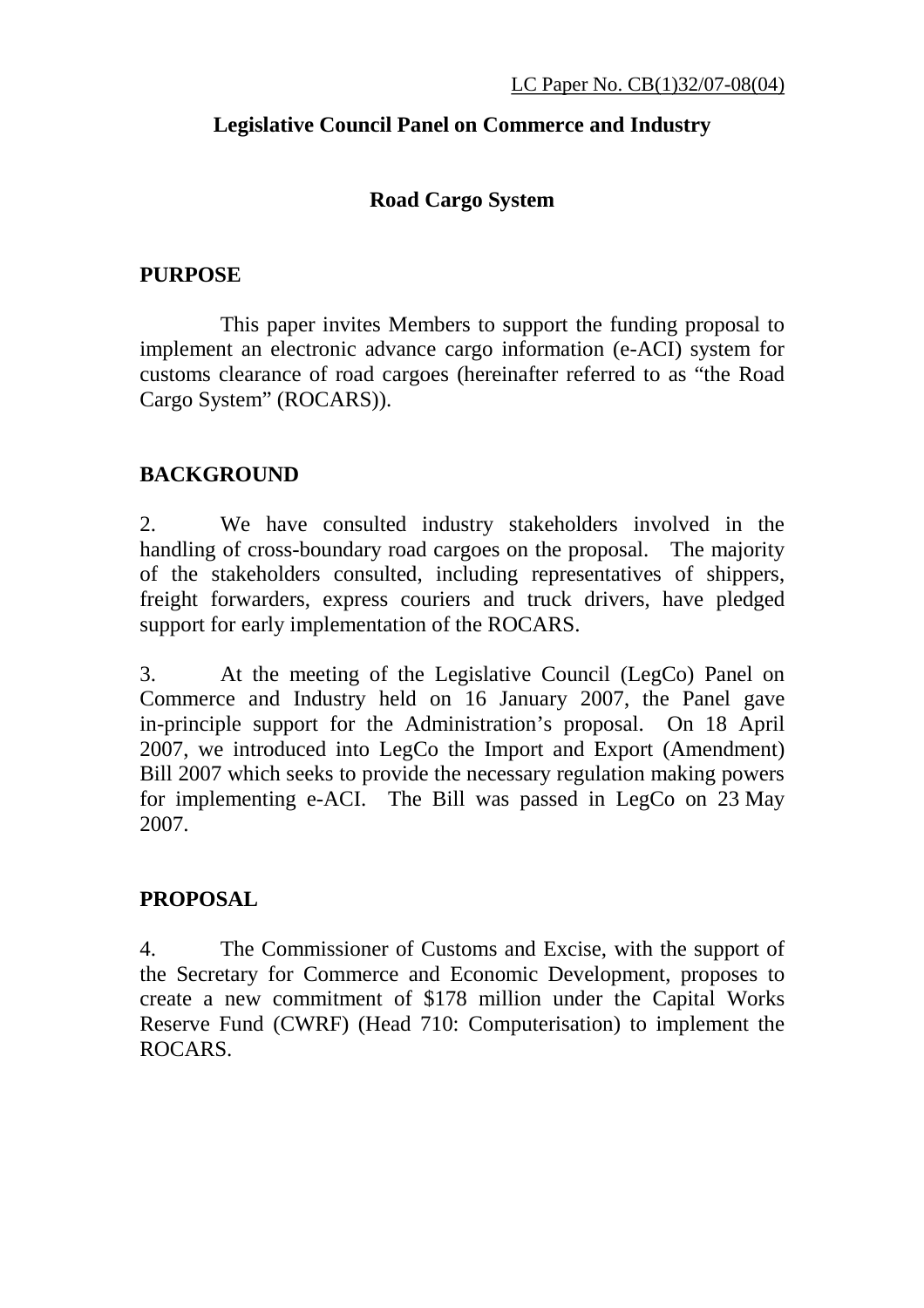#### **JUSTIFICATION**

#### *The electronic system*

5. Road cargoes are at present processed manually with limited automation provided by the Customs and Excise Department (C&ED)'s Land Boundary System  $(LBS)^1$  $(LBS)^1$ . At existing land boundary control points (LBCPs), a truck driver has to stop first at an Immigration kiosk and then a Customs kiosk. At the latter kiosk, he delivers a paper manifest to a Customs officer who will, with the help of the LBS, determine on the spot whether physical inspection is necessary.

## 6. The major functions of the ROCARS are to –

- (a) enable shippers to submit cargo information via a web-based platform or other electronic means;
- (b) provide call centre support and registration services to shippers and truck drivers;
- (c) allow Customs officers to conduct computer-assisted risk assessment on a pre-shipment basis; and
- (d) facilitate the provision of one-stop Customs clearance arrangement for inter-modal transshipment cargoes through providing interface with other customs clearance systems.

7. In designing the ROCARS, we shall adopt a modular system configuration so that the system can be enhanced promptly to cater for the electronic submission of all data in a road cargo manifest, when the conditions are ripe.

## *Anticipated benefits*

#### Enhancing customs control and facilitating cargo movement

8. At present, we have the necessary electronic infrastructure for customs clearance of cargoes carried by different modes of transport, except for the road mode. By filling this gap in our electronic infrastructure, the ROCARS will enable us to keep abreast with global, regional and national developments in moving towards electronic customs clearance. This would help maintain Hong Kong's competitiveness as an international trading centre.

<span id="page-1-0"></span> $\overline{a}$  $1$  LBS is a computerized C&ED intelligence system used for targeting vehicles for examination.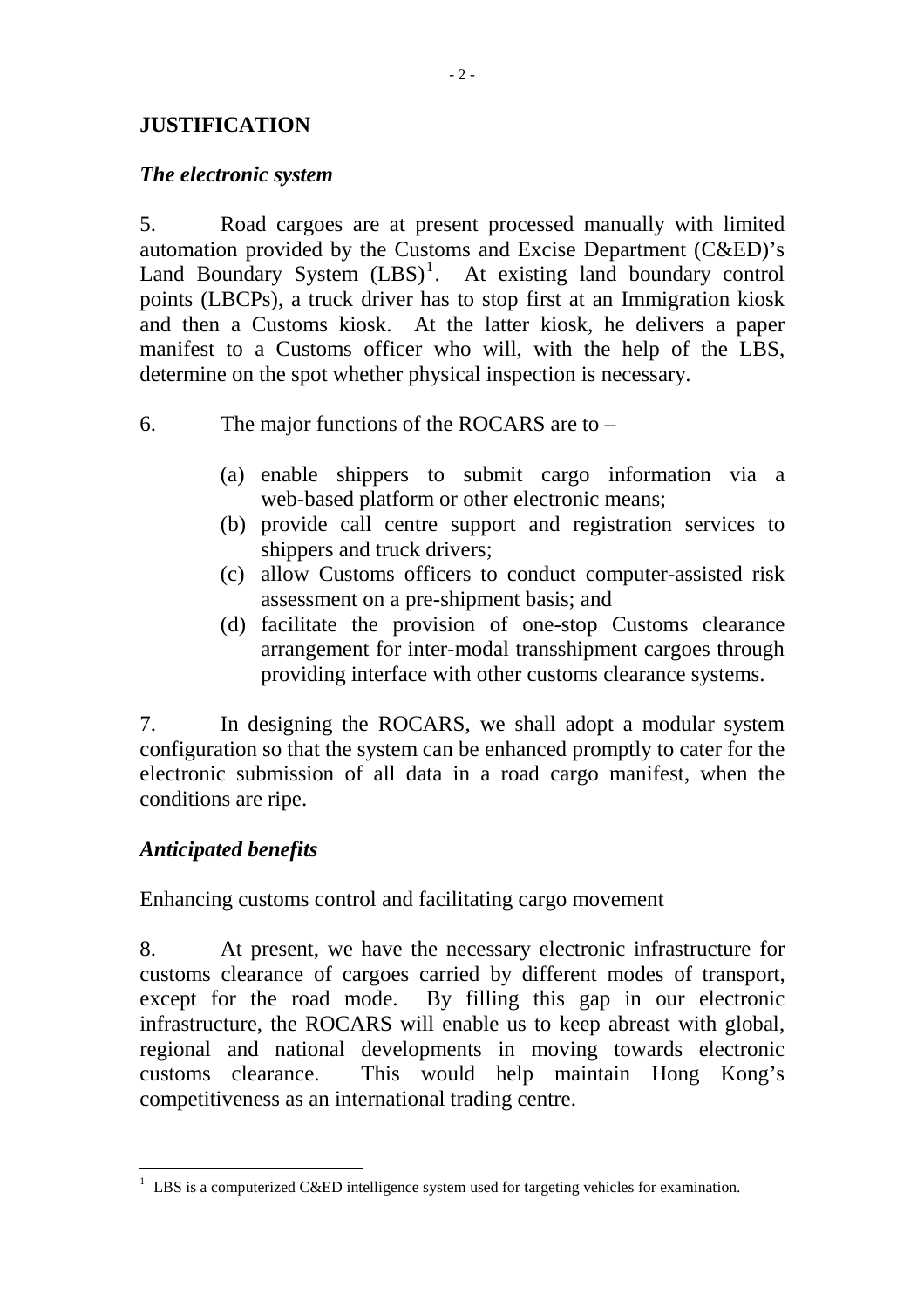9. With the ROCARS, Customs officers can conduct risk profiling on every cargo consignment in advance for determining whether a truck needs to be inspected. All cross-boundary trucks, except those selected for inspection, will enjoy seamless customs clearance at the land boundary. Moreover, C&ED will be able to introduce one-stop customs clearance arrangement to further facilitate the passage of transshipment cargoes which involve inter-modal transfer.

10. The ROCARS will also facilitate C&ED's further cooperation with the Mainland Customs in expediting cross-boundary cargo movement.

#### Savings in staff cost

11. Upon full implementation of the ROCARS in 2011-12, C&ED can deploy staff to patrol LBCPs on a need basis, without having to station officers at every customs kiosk. This will bring about annual savings of \$35 million in 2011-12 and \$61 million from 2012-13 onwards. C&ED will also be able to achieve cost avoidance of \$12 million in 2011-12, rising to \$31 million in 2015-16 (being the fifth year of full implementation), from not having to deploy staff otherwise required for manning customs kiosks at new LBCPs. Details of the estimated savings and cost avoidance are set out in **Annex A**.

#### *Implementation plan*

12. Taking into account the lead time required for securing the funds, calling tenders and developing the necessary IT infrastructure, we plan to roll out the ROCARS in the third quarter of 2009. After the system is rolled out, we shall commence an 18-month transitional period before mandating the use of electronic services in early 2011.

13. The transitional period seeks to provide a clear and achievable target upfront for all parties concerned to prepare themselves for migration to the electronic mode. C&ED will provide seminars on the new workflow before system roll-out and hands-on training throughout the transitional period and encourage the stakeholders concerned to try out e-ACI submissions early during the transitional period. C&ED will continue to station staff at customs kiosks during the first six months after mandating the use of the ROCARS.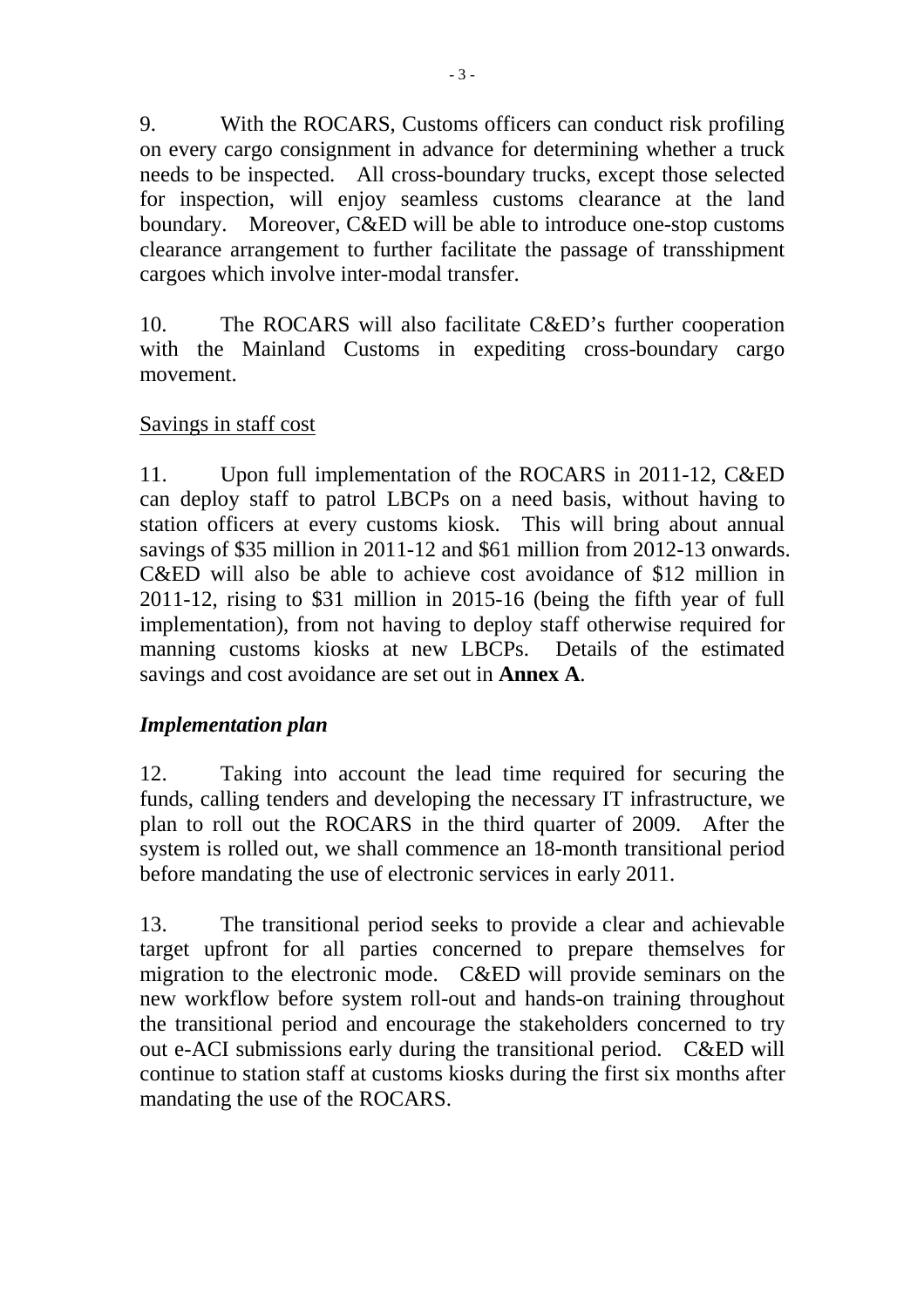#### **FINANCIAL IMPLICATIONS**

#### *Non-recurrent expenditure*

14. We estimate that implementation of the ROCARS will require a non-recurrent provision of \$178 million from 2007-08 to 2010-11 (under CWRF Head 710: Computerisation) for the purchase of computer hardware and software, procurement of services and engagement of contract staff for project implementation including system analysis, design and development, user acceptance testing, site preparation, installation of communication lines, facility management and start-up consumables. In addition, staff and accommodation costs to the order of \$18 million will be required for system development and implementation during the same period. C&ED will absorb these staff and accommodation costs within its existing resources. A detailed breakdown of the non-recurrent expenditure is at **Annex B**.

#### *Recurrent expenditure*

15. We estimate that the proposal will entail a recurrent expenditure of about \$84 million upon full implementation in 2011-12. This includes \$44 million for the maintenance of computer hardware and software, procurement of services and engagement of contract staff for on-going system support and maintenance, rental of communication lines, procurement of services for facility management, registration offices and call centres; and \$40 million for the in-house staff costs for on-going project management and operating the Cargo Selectivity Centre where risk profiling is conducted. C&ED will explore absorbing part of the staff and accommodation costs within its existing resources. **Annex C** gives detailed breakdown of the recurrent expenditure before full implementation and that as projected up to 2015-16.

#### *Cost and benefit analysis*

16. The project will entail net savings upon full implementation from 2013-14 onwards, as the savings from deletion of existing posts in C&ED and cost avoidance for new posts otherwise required for manning customs kiosks will exceed the recurrent costs for operating the ROCARS. A cost and benefit analysis for the implementation of the ROCARS is at **Annex D**.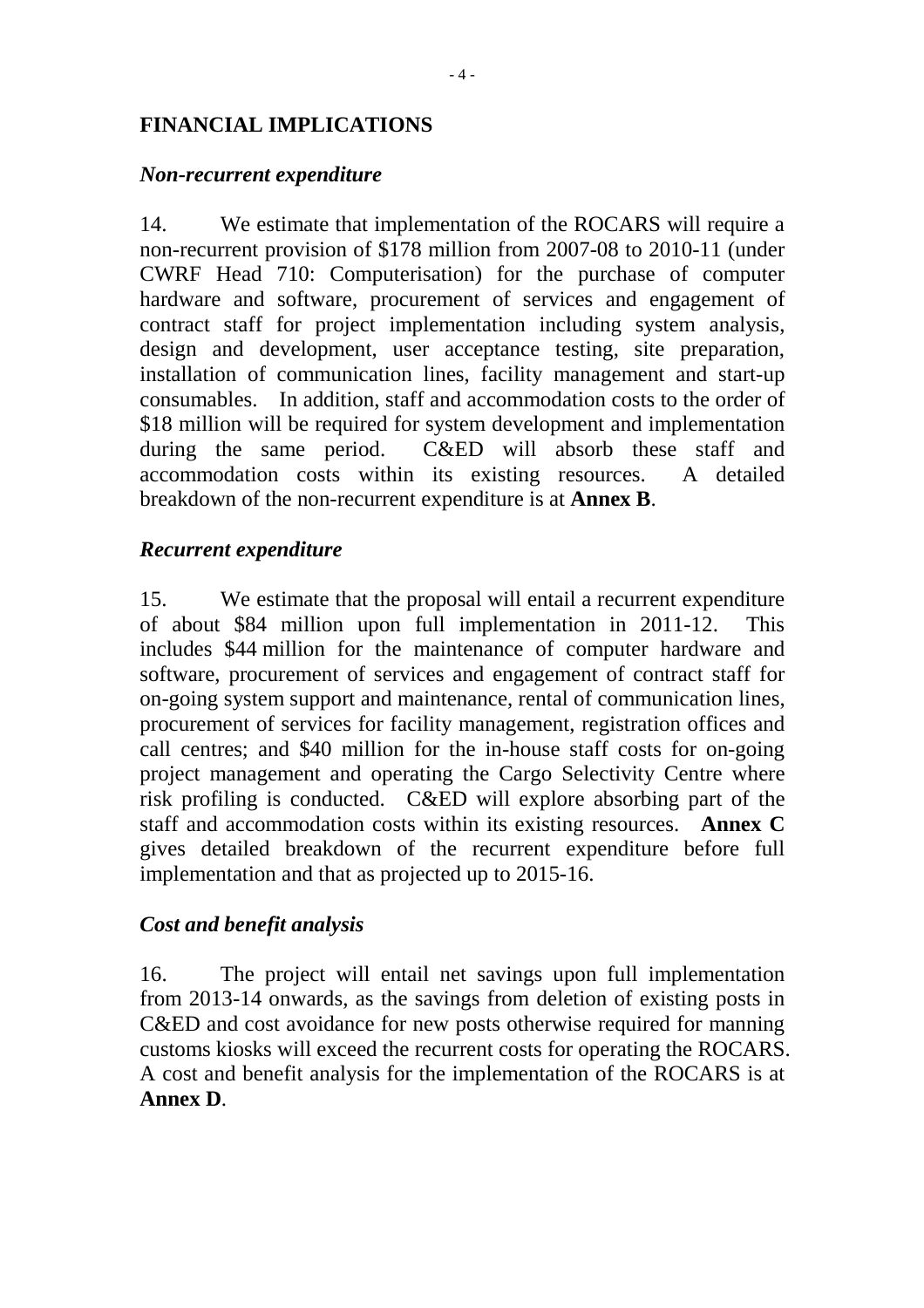#### **ADVICE SOUGHT**

17. Subject to Members' views, we intend to put the funding proposal for the ROCARS to the Finance Committee for approval in November 2007.

Commerce, Industry and Tourism Branch Commerce and Economic Development Bureau October 2007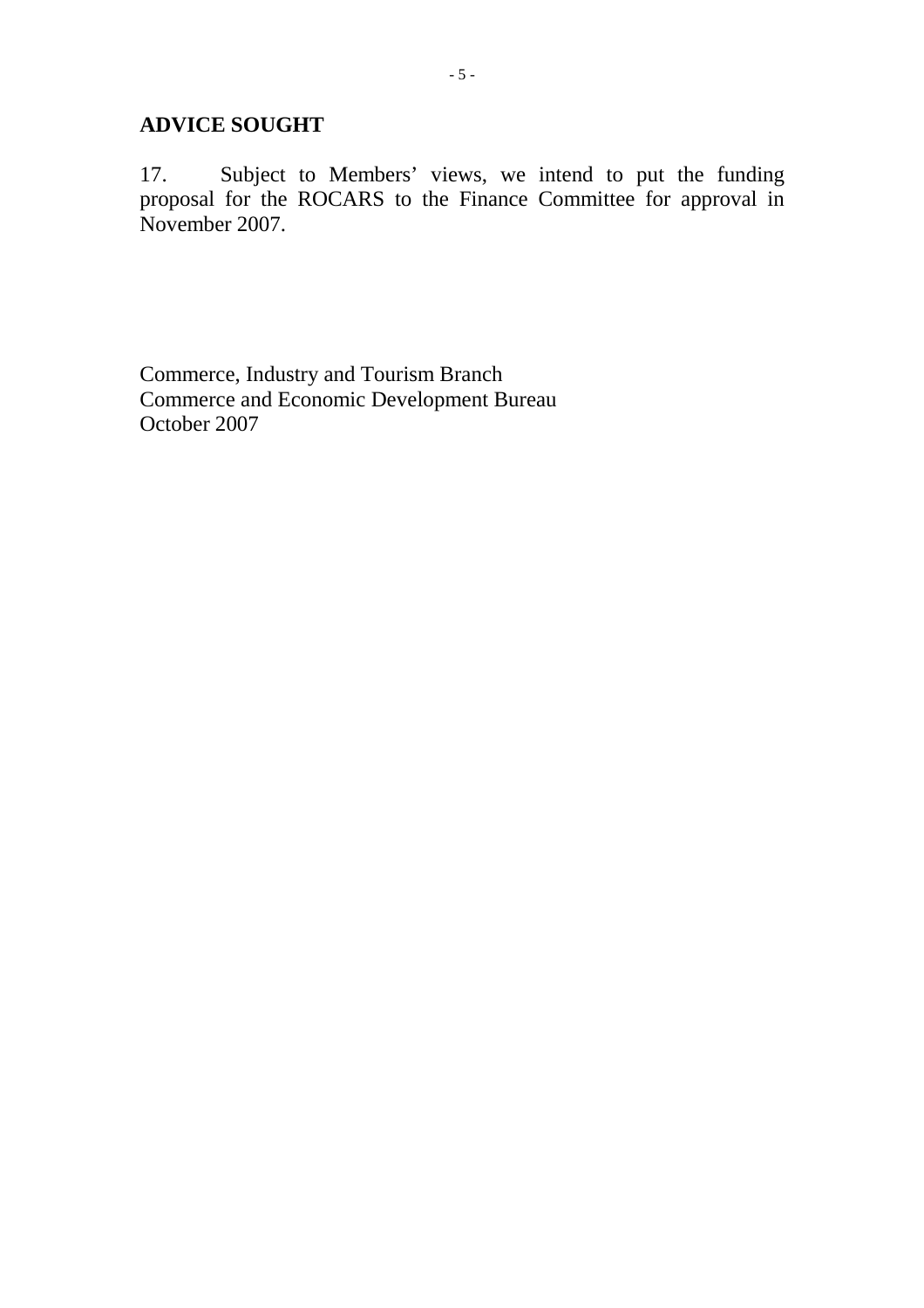Annex A

# **Savings and Cost Avoidance from the implementation of the ROCARS**

|                        | 2011-12 | 2012-13 | 2013-14 | 2014-15 | 2015-16 |
|------------------------|---------|---------|---------|---------|---------|
|                        | \$'000  | \$2000  | \$2000  | \$2000  | \$2000  |
| (a) Realisable Savings | 34,252  | 58,718  | 58,718  | 58,718  | 58,718  |
| (b) Notional Savings   | 1,072   | 1,838   | 1,838   | 1,838   | 1,838   |
| <b>Subtotal</b>        | 35,324  | 60,556  | 60,556  | 60,556  | 60,556  |
| (c) Cost Avoidance     | 12,271  | 23,411  | 25,855  | 28,372  | 30,962  |
| <b>Total</b>           | 47,595  | 83,967  | 86,411  | 88,928  | 91,518  |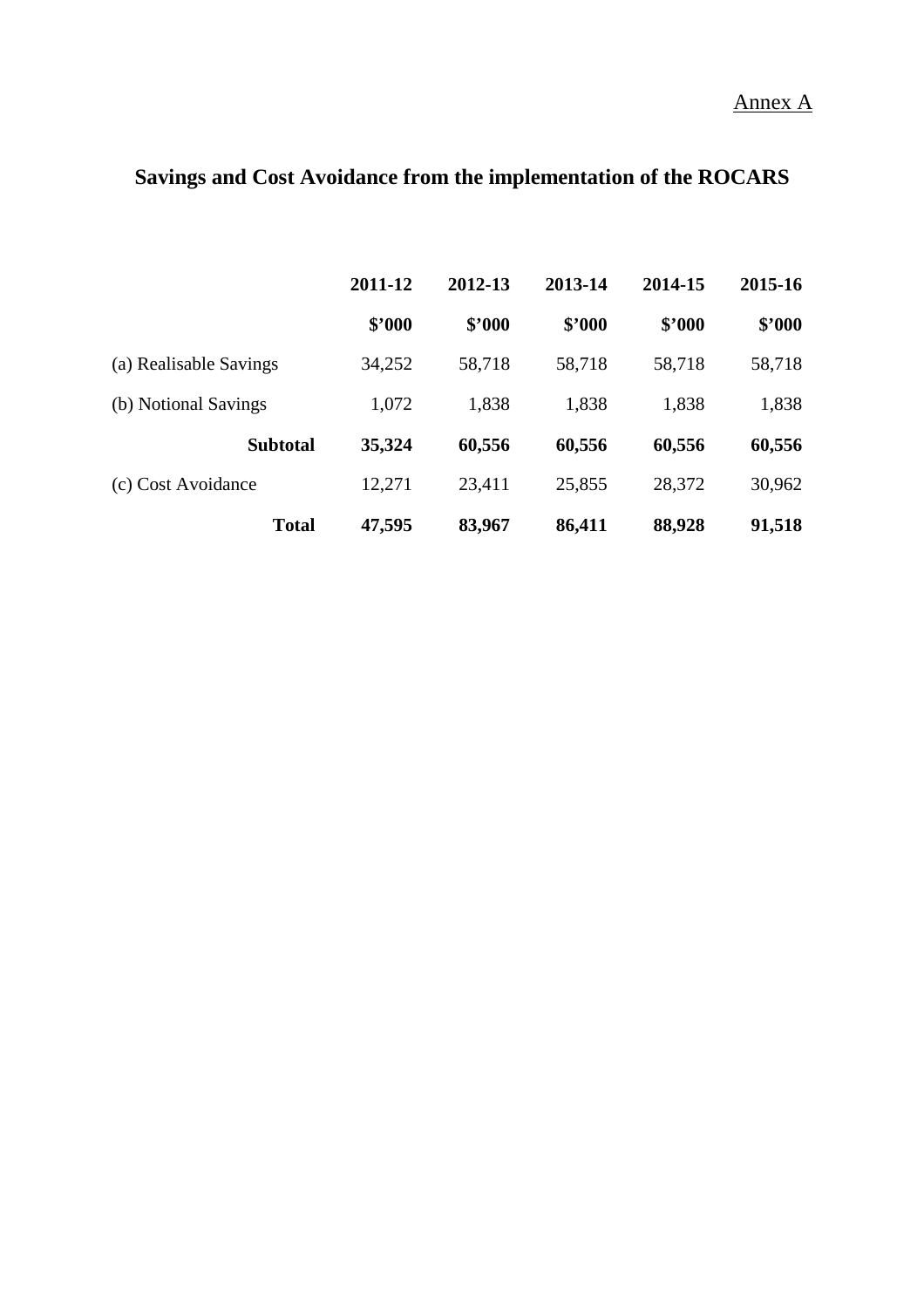## **Non-recurrent Expenditure for the implementation of the ROCARS**

|                                                     |              | 2007-08 | 2008-09 | 2009-10 | 2010-11 | <b>Total</b> |
|-----------------------------------------------------|--------------|---------|---------|---------|---------|--------------|
| Non-recurrent expenditure                           |              | \$'000  | \$'000  | \$'000  | \$2000  | \$2000       |
| (a) Hardware and software                           |              |         | 33,889  | 79,075  |         | 112,964      |
| (b) System design and<br>implementation services    |              | 90      | 7,457   | 22,724  | 10,502  | 40,773       |
| (c) Site preparation                                |              |         | 3,260   | 1,397   |         | 4,657        |
| (d) Communication lines                             |              |         | 1,602   | 1,602   |         | 3,204        |
| (e) Facility management and<br>start-up consumables |              |         | 777     | 6,995   |         | 7,772        |
| Contingency<br>(f)                                  |              | 5       | 2,349   | 5,590   | 525     | 8,469        |
|                                                     | <b>Total</b> | 95      | 49,334  | 117,383 | 11,027  | 177,839      |
| Other non-recurrent expenditure                     |              |         |         |         |         |              |
| $(g)$ Staff cost Note                               |              | 2,578   | 8,649   | 6,400   | 238     | 17,865       |
| (h) Accommodation cost Note                         |              | 53      | 185     | 140     | $\tau$  | 385          |
|                                                     | <b>Total</b> | 2,631   | 8,834   | 6,540   | 245     | 18,250       |

**Note:** C&ED will absorb in full the staff and accommodation costs required for system development and implementation within its existing resources.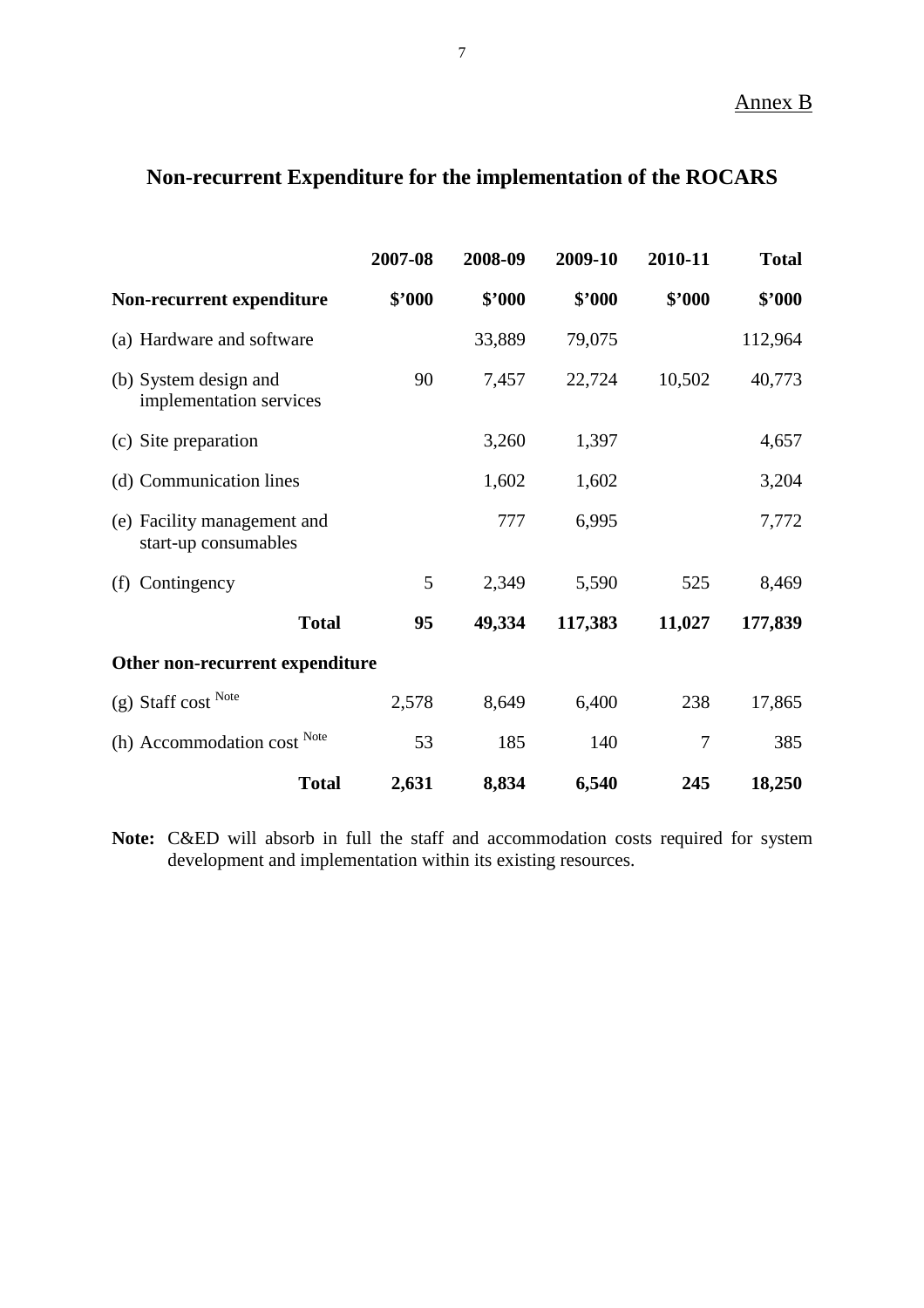Annex C

## **Recurrent Expenditure for the implementation of the ROCARS**

|     |                                                                                       | 2009-10 | 2010-11 | 2011-12 | 2012-13 | 2013-14 | 2014-15 | 2015-16 |
|-----|---------------------------------------------------------------------------------------|---------|---------|---------|---------|---------|---------|---------|
|     |                                                                                       | \$'000  | \$'000  | \$'000  | \$'000  | \$'000  | \$'000  | \$'000  |
|     | (a) Hardware and<br>software<br>maintenance                                           |         | 17,301  | 17,301  | 17,301  | 17,301  | 17,301  | 17,301  |
|     | (b) System support and<br>maintenance<br>services                                     | 1,024   | 6,597   | 6,597   | 6,597   | 6,597   | 6,597   | 6,597   |
|     | (c) Communication<br>lines rental                                                     | 2,001   | 4,899   | 4,899   | 4,899   | 4,899   | 4,899   | 4,899   |
|     | (d) Facility<br>management and<br>consumables                                         | 3,220   | 5,520   | 5,520   | 5,520   | 5,520   | 5,520   | 5,520   |
|     | (e) Public interface<br>services                                                      | 4,982   | 11,886  | 9,563   | 9,563   | 9,563   | 9,563   | 9,563   |
|     | <b>Subtotal</b>                                                                       | 11,227  | 46,203  | 43,880  | 43,880  | 43,880  | 43,880  | 43,880  |
| (f) | Staff cost for<br>ongoing project<br>management Note                                  | 2,045   | 4,274   | 4,274   | 4,274   | 4,274   | 4,274   | 4,274   |
|     | (g) Accommodation<br>cost for ongoing<br>project<br>management $^{\hbox{\tiny Note}}$ | 41      | 84      | 84      | 84      | 84      | 84      | 84      |
|     | (h) Staff cost for<br>operating Cargo<br><b>Selectivity Centre</b><br>$(CSC)^{Note}$  | 16,068  | 33,303  | 35,056  | 35,932  | 36,809  | 37,685  | 38,562  |
| (i) | Accommodation<br>cost for operating<br>$\mathbf{CSC}^{\mathbf{Note}}$                 | 259     | 538     | 566     | 580     | 595     | 609     | 623     |
|     | <b>Subtotal</b>                                                                       | 18,413  | 38,199  | 39,980  | 40,870  | 41,762  | 42,652  | 43,543  |
|     | <b>Total</b>                                                                          | 29,640  | 84,402  | 83,860  | 84,750  | 85,642  | 86,532  | 87,423  |

Note : C&ED will explore absorbing, within its existing resources, part of the staff and accommodation costs.